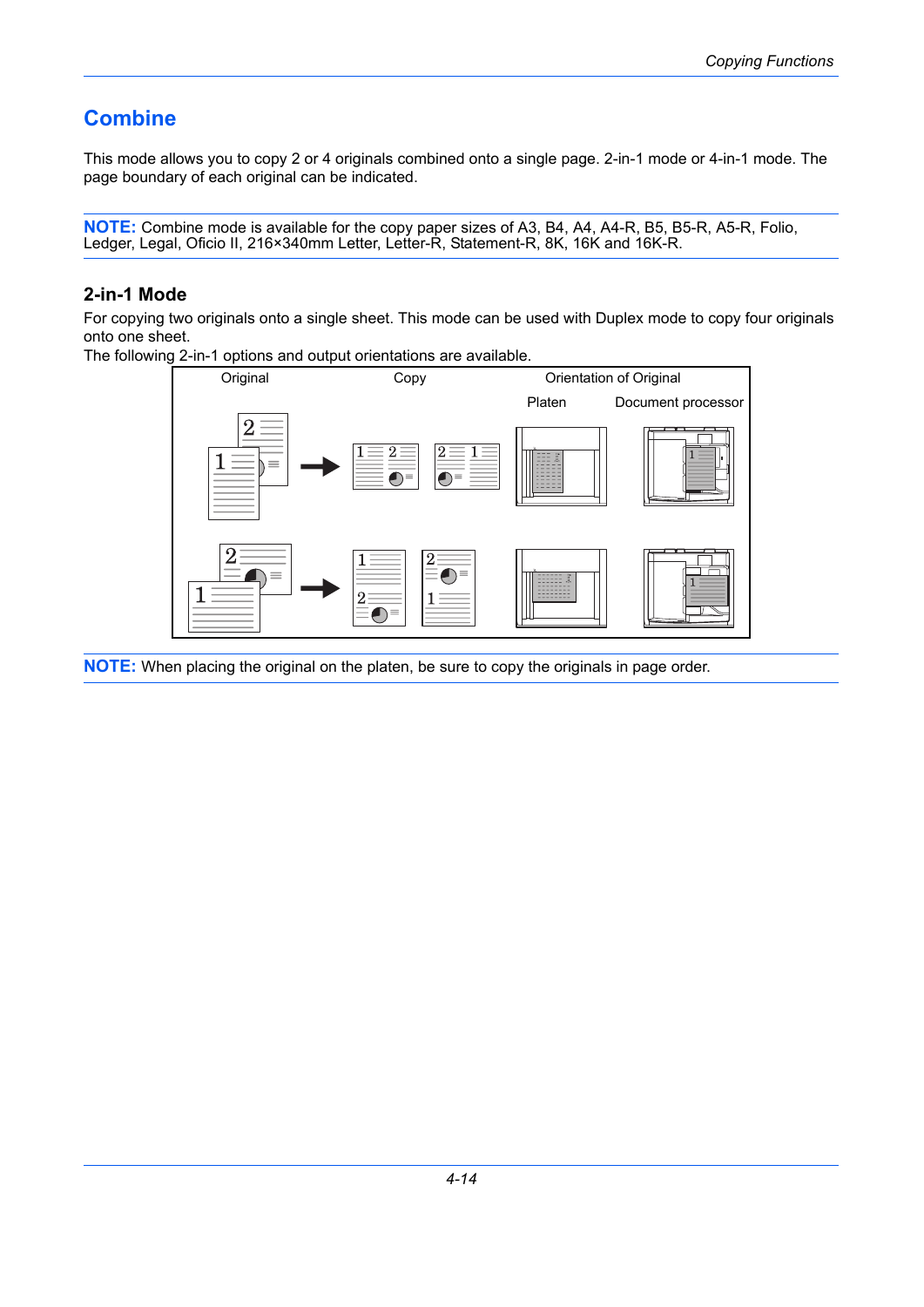## **4-in-1 Mode**

For copying four originals onto a single sheet. This mode can be used with Duplex mode to copy eight originals onto one sheet.

The following 4-in-1 options and output orientations are available.



**NOTE:** When placing the original on the platen, be sure to copy the originals in page order.

## **Types of Page Boundary Lines**

The following types of the boundary lines are available.